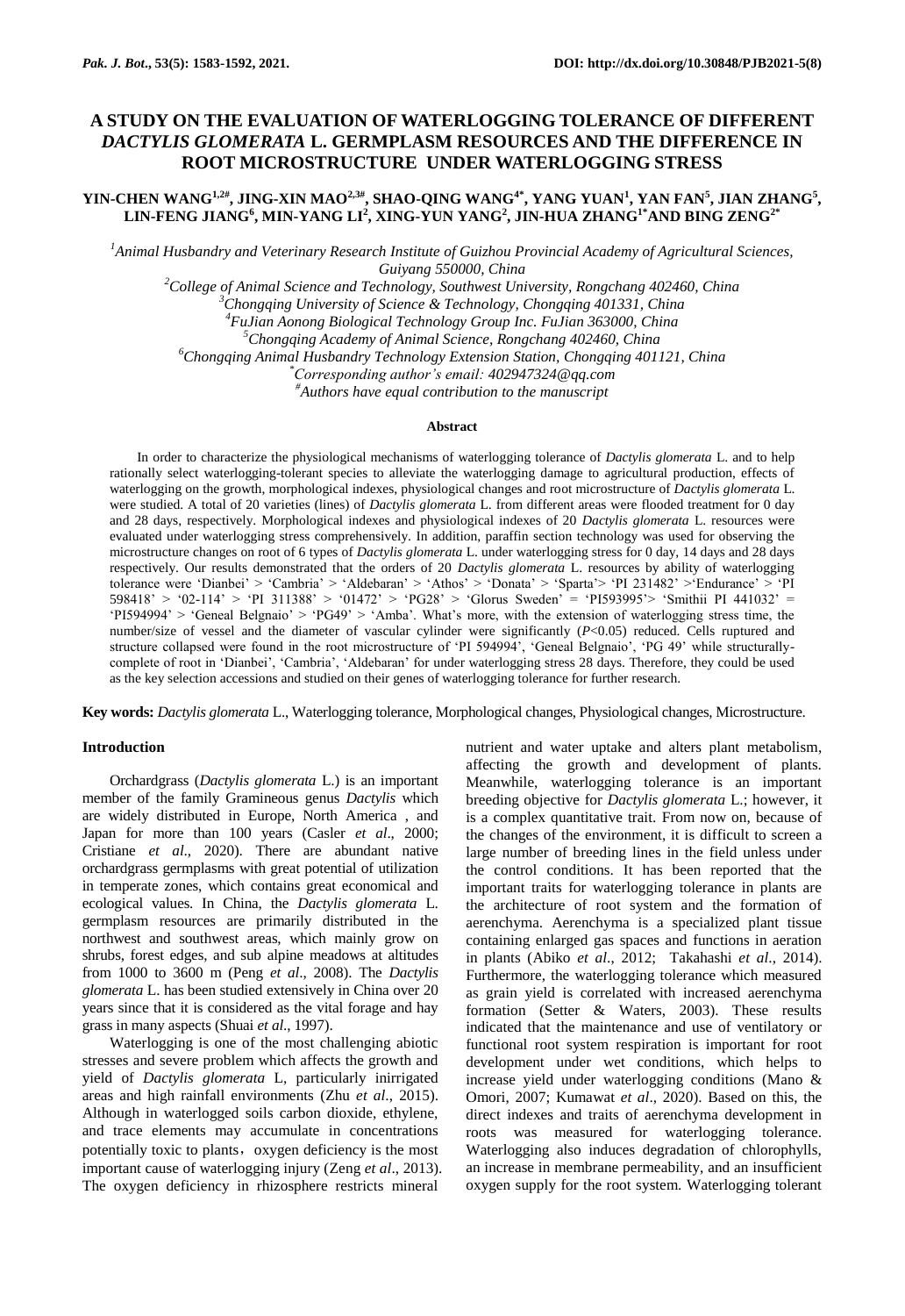plants neutralize the stress by forming hypertrophied lenticels and aerenchymas and developing adventitious roots to adapt to the waterlogging (Malavasi *et al*., 2016). However, only a few studies have been reported on the growth and the physiological function of root development in waterlogging tolerance.

The objective of the present study was performed on 20 orchardgrass accessions for 28 days after waterlogging stress. The growth indexes (plant height, leaf length, leaf width, stem diameter, root length, dry weight of root and the number of adventitious root) and leaf physiological indexes (chlorophyll content, MDA content, catalase activity, peroxidase and the activity of ascorbic acid peroxidase activity) were measured. Combined with the plant technology of paraffin tissue sections to evaluate the different tolerability of *Dactylis glomerata* L. root tissue. In order to providing a theoretical basis for the reasonable development and application of waterlogging tolerance of *Dactylis glomerata* L. resources.

**Table 1. The names and origins of** *Dactylis glomerata* **L. in this research.**

| No. | <b>Names</b>      | Origins     | <b>Types</b>  |
|-----|-------------------|-------------|---------------|
| 1.  | Amba              | China       | Cultivar      |
| 2.  | Aldebaran         | China       | Cultivar      |
| 3.  | Donata            | China       | Cultivar      |
| 4.  | 01472             | China       | Breeding line |
| 5.  | Athos             | China       | Cultivar      |
| 6.  | Cambria           | China       | Cultivar      |
| 7.  | Dianbei           | China       | Cultivar      |
| 8.  | Endurance         | China       | Cultivar      |
| 9.  | Sparta            | China       | Cultivar      |
| 10. | Geneal Belgnaio   | New Zealand | Cultivar      |
| 11. | <b>PG49</b>       | New Zealand | Cultivar      |
| 12. | <b>PG28</b>       | New Zealand | Cultivar      |
| 13. | Glorus Sweden     | New Zealand | Cultivar      |
| 14. | $02 - 114$        | China       | Breeding line |
| 15. | Smithii PI 441032 | New Zealand | Cultivar      |
| 16. | PI 311388         | America     | Cultivar      |
|     | 17. PI 593995     | America     | Cultivar      |
|     | 18. PI 594994     | America     | Cultivar      |
|     | 19. PI 598418     | America     | Cultivar      |
| 20. | PI 231482         | Algeria     | Cultivar      |

#### **Materials and Methods**

**Materials** s**ampling:** A total of 20 varieties *Dactylis glomerata* L. were studied in the experiment, which including all the cultivated varieties in China (Table 1). The porcelain flowerpots with 30 cm caliber and 30 cm depth without drainage holes and the same specifications of porcelain flowerpots with drainage holes were selected for the experiment. Each flowerpot was filled with the same amount of soil, and the height was lower than the basin edge of 8 cm. Different *Dactylis glomerata* L. materials in a petri dish was uniformed and identical to the pot seedling transplanting after germination, growth. Each pot fixed 6 strains, which placed in the light incubator, to ensure a constant growth environment of *Dactylis glomerata* L. resources. The setting program of light incubator was divided into two sections: light intensity 3000 Lx, temperature 22℃, 14 h; light intensity 0 Lx, temperature 12℃, 10 h. The early growth of the seedlings was managed according to the normal water and fertilizer.

**Experimental design:** After all the *Dactylis glomerata* L. materials were reached the jointing stag and grew to the 4-5 pieces of true leafs, the plant began to be flooded. According to the actual growth situation, rainwater was used for experiment in the flowerpot. There were 2 groups: Control group: under waterlogging stress 0 d (transplanting to a porcelain flowerpot with drainage holes); Waterlogging stress group (transplanting to a pottery flowerpot without drainage holes, and keeping the water surface 3 cm above the soil surface). 3 replicates were set up for each treatment.

**Growth and physiological indexes measurements:** The growth and physiological indexes were measured at 0 d and 28 d, respectively. The growth indexes including plant height, leaf length, leaf width, stem diameter, root length, dry weight of root and the number of adventitious root. The physiological indexes including chlorophyll content (Chl), malondialdehyde content (MDA), catalase (CAT) activity, peroxidase (POD) activity and ascorbic acid peroxidase (APX) activity. If the phenomenon of death occurred when *Dactylis glomerata* L. were 28 d under waterlogging stress, the index was recorded as 0.

**Paraffin section for the roots of** *Dactylis glomerata* **L.:**  The newborn branch roots of *Dactylis glomerata* L. were acquired as the research object. The fresh tissues of *Dactylis glomerata* L. root were collected by series of steps including fixed, dehydration, paraffin embedding, slicing, wax dipping, dewaxing, rehydration, dyeing, mounting. Structure and morphology of cells were observed by a microscope and photographed at 200× magnification.

#### **Statistical analysis**

Statistical analysis were performed and carried out using SPSS 19.0 software and the following formulas. The statistical significance of the differences between groups was determined by ANOVA and all the data were statistically analyzed by mean  $\pm$  S.D.  $p<0.05$  (5%) significant level) was considered statistically significant, and  $p<0.01$  (1% significant level).

Coefficient of waterlogging resistance (
$$
\alpha
$$
) =  $\frac{\text{Measurement of waterlogging stress at 28 d}}{\text{Measurement of waterlogging stress at 0 d}} \times 100\%$  (1)

$$
U_x = (X_i - X_{\min}) / (X_{\max} - X_{\min}) \quad i=1, 2, 3..., n
$$
 (2)

In formula (1) and formula (2),  $U_x$  represents the value of the membership function,  $X_i$  represents the measured value of the index.  $X_{\text{max}}$  and  $X_{\text{min}}$  represent the maximum and minimum of all the tested materials respectively.

$$
wi=Pi / (P_1 + P_2 + P_3 + ... + P_n) \qquad i=1, 2, 3, ..., n \tag{3}
$$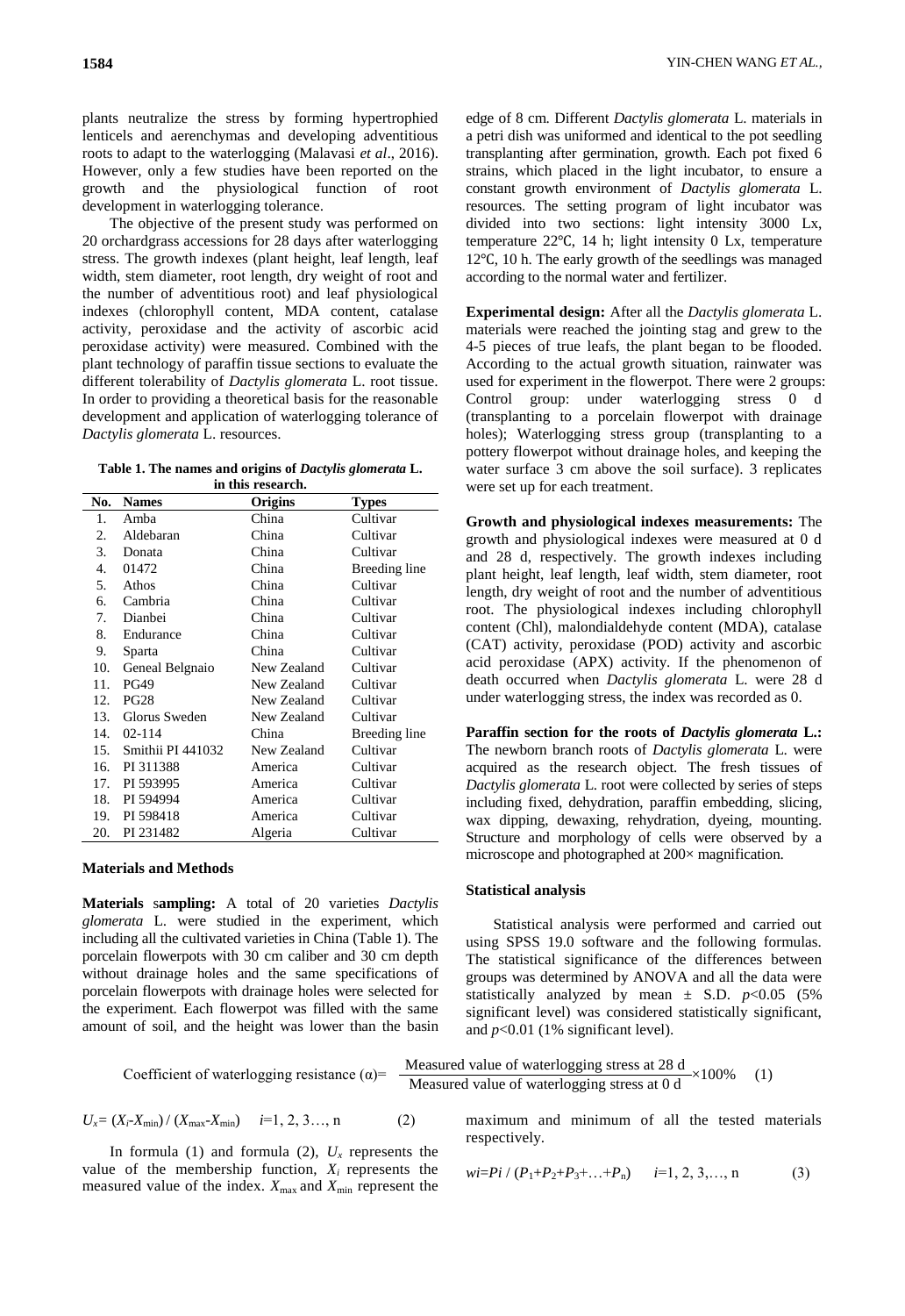In the formula (3), *wi* represents the main degree of the *i* common factor in all the common factors, and *Pi* was the contribution rate of the *i* factor of each material. The principal component analysis was carried out by SPSS 19.0, the coefficient and contribution rate of each comprehensive index were obtained, and the weight of each comprehensive index was calculated.

$$
D = U_1 \times w_1 + U_2 \times w_2 + U_3 \times w_3 + \dots U_n \times w_n \quad i = 1, 2, 3, \dots, n \tag{4}
$$

In formula (4), the value of *D* was the comprehensive evaluation value of the waterlogging resistance performance evaluated by the comprehensive indexes under the stress of waterlogging. The greater the *D* value, the stronger the waterlogging resistance. On the contrary, the more sensitive to waterlogging stress, the weaker the ability to resist waterlogging.

#### **Results and Analysis**

**Evaluation of waterlogging resistance:** Coefficients of waterlogging-resistance 20 *Dactylis glomerata* L. materials were obtained by the formula (1). It indicated that when the waterlogging tolerance coefficient <100%, it was considered as the index which was decreased under waterlogging stress. Compared with the control group, most of morphological indexes were decreased; stem diameter, the number adventitious root were increased after waterlogging stress 28 d. In physiological indicators, the mean value of Chl content, MDA content, CAT activity, POD activity and APX activity were consistent with  $\langle 100\% \rangle$ . Total Chl  $(82.20\%)$  > root dry weight  $(54.58%) >$  leaf length  $(49.16%) > CAT (39.46%) > plant$ height (32.78%) > number of adventitious roots  $(31.86%)$  > POD activity  $(29.15%)$  > root length  $(16.51\%)$  > leaf width  $(15.25\%)$  > stem diameter  $(12.58%) > MDA (6.04%) > APX (0.58%).$  The results showed that total chlorophyll was most sensitive to waterlogging stress, followed by dry weight of root, leaf length and activity of CAT Tables 2 and 3).

**Comprehensive evaluation:** The waterlogging tolerance of pasture is a complex trait with many factors. It is difficult to fully reflect the real waterlogging tolerance of plants by using a single index as a direct evaluation criterion for waterlogging tolerance index. Therefore, the waterlogging tolerance of *Dactylis glomerata* L. were evaluated by 7 indicators and 5 physiological indexes. The 12 individual indicators of 20 *Dactylis glomerata* L. materials in waterlogging coefficient correlation were analyzed with SPSS 19.0, and there were a correction among the 12 single indicators (Table 4). The results of principal component analysis showed that the contribution rates of the first 4 comprehensive indexes were 45.672%, 21.705%, 8.938% and 6.820% respectively, and the cumulative contribution rate was 83.135% (Table 5). The values of 4 comprehensive indexes  $C(x)$  were obtained by scores of waterlogging tolerance coefficient of each single index and comprehensive indexes, and the values of  $U_r$ were obtained by formula (2) (Table 6). Then according to the contribution rate of the 4 comprehensive indexes, the weight of the 4 comprehensive indexes (0.549, 0.261, 0.108,

0. 082) were obtained by formula (3). Finally, the comprehensive evaluation of the 20 *Dactylis glomerata* L. resources under waterlogging stress value of material *D* were obtained by formula (4). Waterlogging stress had different level of inhibition effects on the growth of all *Dactylis glomerata* L. Based on the comprehensive performance on morphology and physiology of 20 *Dactylis glomerata* L. resources under waterlogging stress, the order by ability of waterlogging tolerance were "Dianbei" > "Cambria" > "Aldebaran" > "Athos" > "Donata" > "Sparta"> "PI 231482" >"Endurance" > "PI 598418" > "02-114" > "PI 311388" > "01472" > "PG28" > "Glorus Sweden" =  $'PI593995'$  'Smithii PI 441032' = 'PI594994' > 'Geneal' Belgnaio' > 'PG49' > 'Amba'. What's more, 'Amba' had all died after waterlogging stress for 28 days.

**Effect of waterlogging stress on the microstructure of root:** The microstructure of *Dactylis glomerata* L. root consists of epidermis (marked with number 1, Fig. 1A), cortex (marked with number 2, Fig. 1A), endodermis (marked with number 3, Fig. 1A), pith (marked with number 4, Fig. 1A), epigenetic xylem (marked with number 5, Fig. 1A). Under waterlogging stress 0 d, the cortical cells were closely connected, no or less space was found, and the ventilatory tissues weren"t formed in inner and outer cortex. When the *Dactylis* L. resources "PI 594994', 'Geneal Belgnaio' and 'PG 49' under waterlogging stress, it can be seen that the cytoderm of the outer cortex cells were lignification and thrombus, and its endothelial cells were "U shaped" (marked with arrow, Figs. 2D, 2E, and 2F), while the "PG 49" root exfoliate cells were keratinized, showing "herring-bone form" (marked with arrow, Figs. 2G, 2H, and 2I). When under waterlogging stress, the formation time and quantity of ventilatory tissues were ordered as follow: 'Dianbei', 'Cambria' and 'Aldebaran' >'PI 594994', 'Geneal Belgnaio' and 'PG 49'. Compared with 'Dianbei', 'Cambria' and 'Aldebaran' at the prolongation of the time of waterlogging stress, the greater the degree of damage to the root cells of *Dactylis glomerata* L., the worse the integrity of the structure of tissue. Under waterlogging stress for 14 d, a slender gap in the root cortex was formed by separation among cells. Compared with the waterlogging tolerance *Dactylis glomerata* L. "Dianbei", 'Cambria' and 'Aldebaran', the waterlogging sensitive Dactylis glomerata L. resources 'PI 594994', 'Geneal Belgnaio"and"PG 49" were no obvious intamescentia phenomenon among cells (marked with arrow, Figs. 1B, 1E, and 1H), cyto-architectures weren"t broken, and the number of slender gaps was less visible (marked with arrow, Figs. 2B, 2E, and 2H). Under waterlogging stress for 28 d, 'Dianbei', 'Cambria' and 'Aldebaran' were seen in the shape of "wheel", many air chambers formed in the roots cells, radiation, and the cell walls of the adjacent air cavity were stacked together to form a double cytoderm, the root structure remains intact (marked with arrow, Figs. 1C, 1F, and 1I). "PI 594994", Geneal Belgnaio"and "PG 49" have several large air chambers in the cortex, but some of the cell walls were broken. There was a separation between the cortex and the vascular cylinder, some cells in the middle pillar ruptured and collapsed (marked with arrow, Figs. 2C, 2F, and 2I).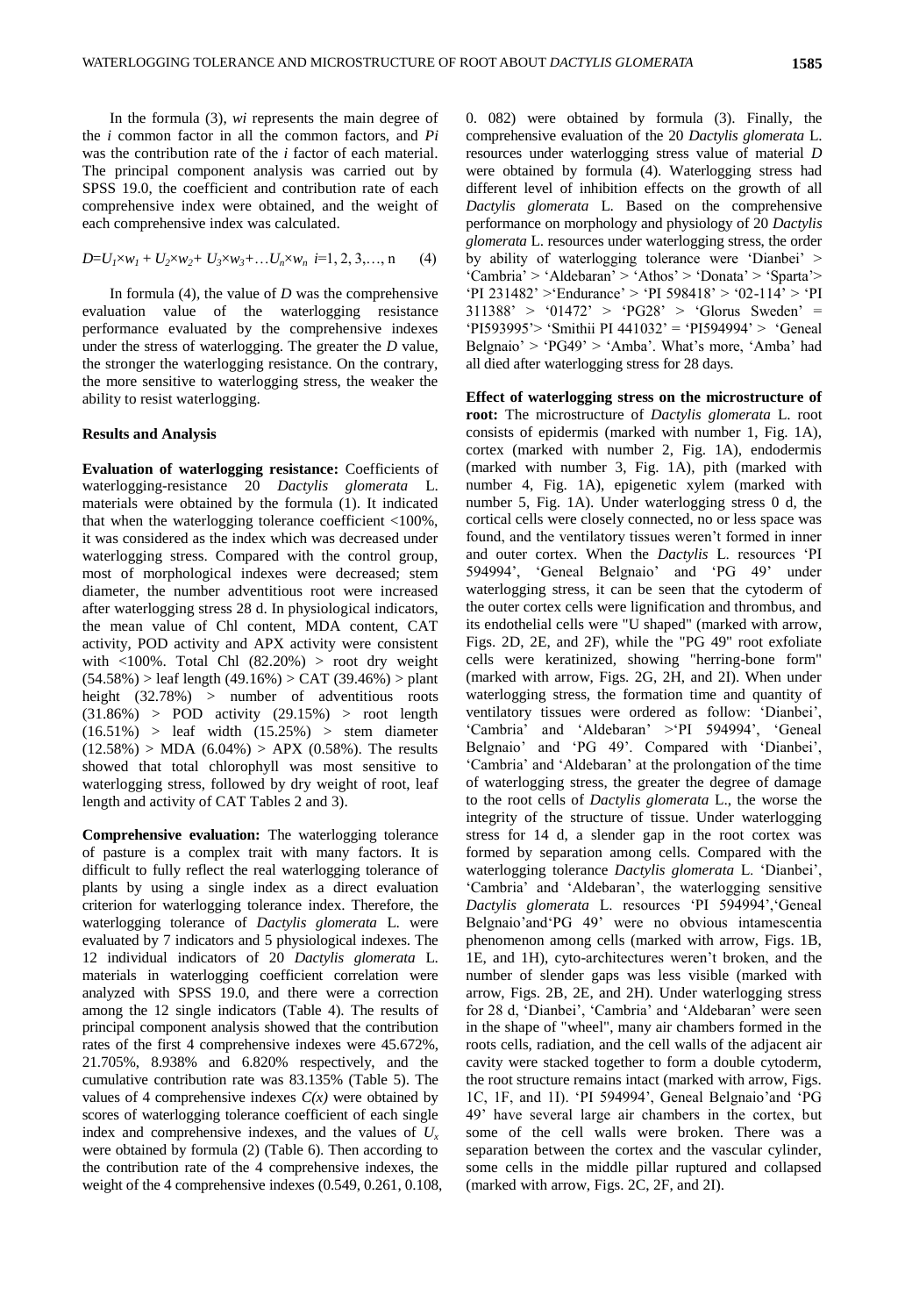|                     |        |        |        | $\frac{1}{20}$ hater and water logging stress for $\frac{2}{20}$ days (70). |             |            |                   |
|---------------------|--------|--------|--------|-----------------------------------------------------------------------------|-------------|------------|-------------------|
|                     |        | Leaf   | Leaf   | <b>Stem</b>                                                                 | <b>Root</b> | Dry weight | Number of         |
| <b>Names</b>        | Height | length | Width  | diameter                                                                    | length      | of root    | adventitious root |
| Amba                | 0.00   | 0.00   | 0.00   | 0.00                                                                        | 0.00        | 0.00       | 0.00              |
| Dianbei             | 58.71  | 32.08  | 61.70  | 90.48                                                                       | 31.13       | 40.00      | 140.50            |
| Donata              | 64.53  | 34.50  | 96.88  | 153.85                                                                      | 89.67       | 25.00      | 174.25            |
| Endurance           | 71.09  | 50.50  | 75.00  | 135.29                                                                      | 82.58       | 25.00      | 102.60            |
| Aldebaran           | 69.58  | 27.49  | 71.11  | 80.00                                                                       | 88.54       | 25.00      | 184.14            |
| Cambria             | 47.79  | 38.18  | 85.00  | 135.29                                                                      | 91.03       | 20.00      | 203.29            |
| Sparta              | 50.62  | 26.20  | 110.00 | 115.00                                                                      | 93.58       | 75.00      | 162.21            |
| Athos               | 51.02  | 50.79  | 97.44  | 119.05                                                                      | 94.19       | 50.00      | 102.54            |
| `01472'             | 76.04  | 49.73  | 100.00 | 100.00                                                                      | 98.36       | 66.67      | 208.04            |
| 'Geneal Belgnaio'   | 67.42  | 50.76  | 100.00 | 106.67                                                                      | 84.92       | 75.00      | 133.30            |
| 'PG49'              | 76.45  | 52.08  | 94.12  | 140.00                                                                      | 93.69       | 60.00      | 103.81            |
| 'PG28'              | 71.65  | 83.31  | 97.56  | 126.67                                                                      | 97.74       | 40.00      | 155.56            |
| 'Glorus Sweden'     | 86.31  | 83.97  | 77.50  | 135.29                                                                      | 89.68       | 60.00      | 189.39            |
| $'02-114'$          | 88.78  | 65.00  | 88.89  | 113.33                                                                      | 96.03       | 50.00      | 100.00            |
| 'Smithii PI 441032' | 82.01  | 70.07  | 93.94  | 150.00                                                                      | 93.16       | 50.00      | 129.48            |
| 'PI 311388'         | 70.59  | 55.68  | 80.43  | 90.00                                                                       | 84.78       | 80.00      | 104.37            |
| 'PI 593995'         | 79.95  | 60.39  | 90.32  | 114.29                                                                      | 91.38       | 50.00      | 110.44            |
| PI 594994'          | 68.36  | 61.13  | 93.75  | 118.75                                                                      | 89.95       | 50.00      | 106.67            |
| 'PI 598418'         | 86.53  | 72.87  | 92.50  | 106.25                                                                      | 94.75       | 33.33      | 107.18            |
| 'PI 231482'         | 76.92  | 52.04  | 88.89  | 121.43                                                                      | 84.72       | 33.33      | 119.36            |
| Average             | 67.22  | 50.84  | 84.75  | 112.58                                                                      | 83.49       | 45.42      | 131.86            |
| Mean range          | 32.78  | 49.16  | 15.25  | 12.58                                                                       | 16.51       | 54.58      | 31.86             |

**Table 2. Waterlogging-resistance coefficients of morphology indexes of 20** *Dactylis glomerata* **L. materials after waterlogging stress for 28 days (%).**

**Table 3. Waterlogging-resistance coefficients of physiological indexes of 20** *Dactylis glomerata* **L. materials after waterlogging stress for 28 days Unit: %**

|                     | <b>Total Chl</b> | -88<br><b>MDA</b> | <b>CAT</b> | <b>POD</b> | <b>APX</b> |
|---------------------|------------------|-------------------|------------|------------|------------|
| <b>Name</b>         | content          | content           | activity   | activity   | activity   |
| Amba                | 0.00             | 0.00              | 0.00       | 0.00       | 0.00       |
| Dianbei             | 24.02            | 124.92            | 67.21      | 92.22      | 280.63     |
| Donata              | 30.57            | 86.90             | 57.30      | 109.32     | 205.55     |
| Endurance           | 33.98            | 100.00            | 52.01      | 59.28      | 58.18      |
| Aldebaran           | 27.88            | 117.50            | 85.14      | 65.67      | 166.81     |
| Cambria             | 21.54            | 182.99            | 86.11      | 122.55     | 91.41      |
| Sparta              | 35.94            | 104.29            | 73.90      | 139.77     | 163.86     |
| Athos               | 21.46            | 147.84            | 104.94     | 91.45      | 69.03      |
| 01472               | 46.97            | 89.02             | 61.47      | 74.76      | 57.39      |
| 'Geneal Belgnaio'   | 31.29            | 92.50             | 55.24      | 53.33      | 114.88     |
| 'PG49'              | 3.59             | 65.68             | 88.61      | 54.26      | 53.89      |
| 'PG28'              | 4.46             | 97.81             | 38.57      | 63.16      | 118.71     |
| 'Glorus Sweden'     | 26.36            | 92.96             | 46.85      | 83.00      | 131.68     |
| $02 - 114'$         | 3.01             | 152.47            | 44.10      | 65.56      | 55.68      |
| 'Smithii PI 441032' | 8.23             | 52.23             | 71.94      | 82.14      | 153.76     |
| 'PI 311388'         | 4.40             | 64.50             | 31.58      | 52.83      | 91.08      |
| 'PI 593995'         | 7.84             | 60.91             | 55.86      | 56.70      | 64.49      |
| 'PI 594994'         | 13.89            | 84.24             | 79.06      | 43.56      | 36.21      |
| 'PI 598418'         | 7.22             | 46.96             | 25.29      | 42.17      | 28.14      |
| 'PI 231482'         | 3.43             | 115.38            | 85.52      | 65.22      | 47.03      |
| Average             | 17.80            | 93.96             | 60.54      | 70.85      | 99.42      |
| Mean range          | 82.20            | 6.04              | 39.46      | 29.15      | 0.58       |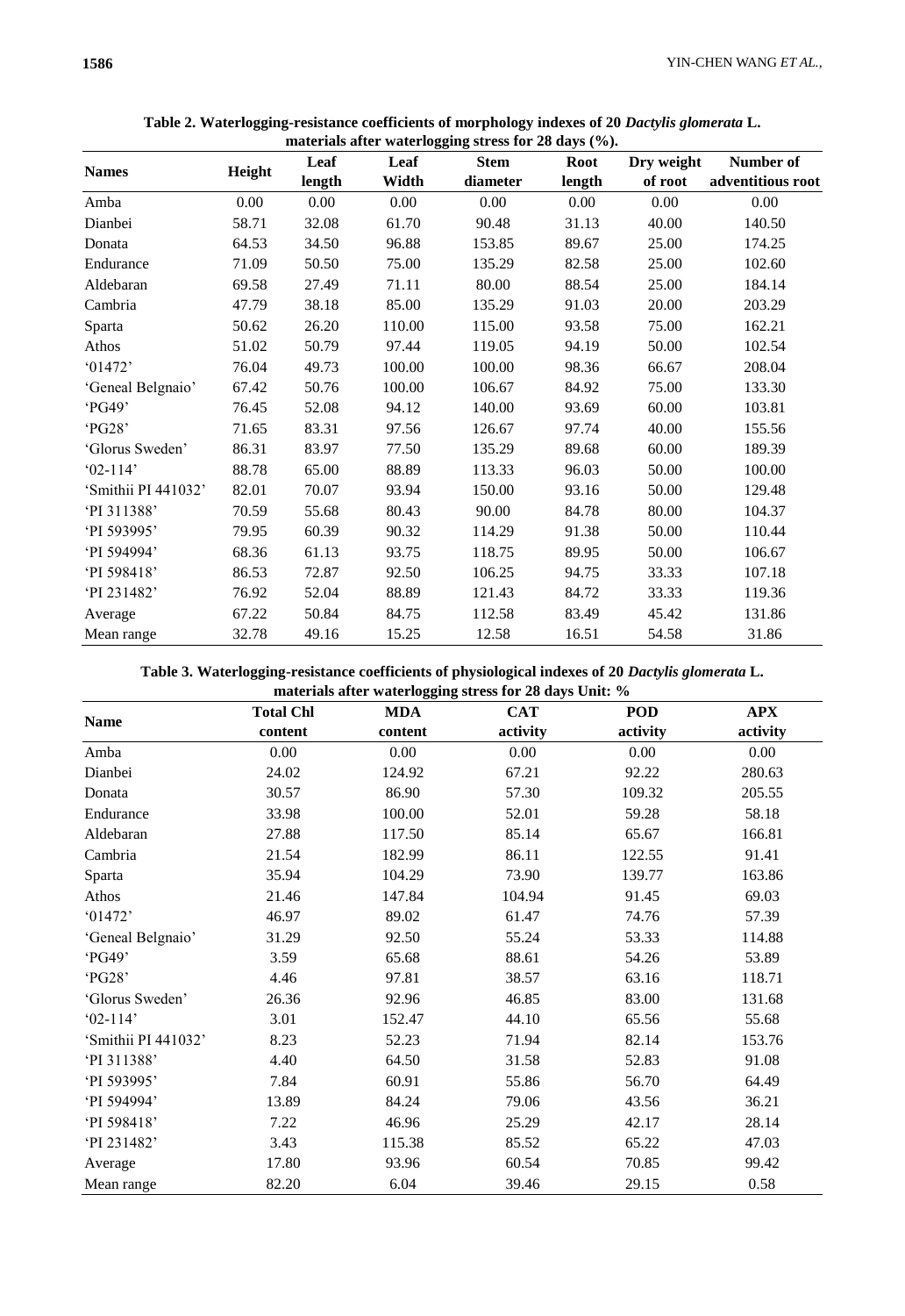| Table 4. Correlative coefficient matrix of 12 indexes of 20 Dactylis glomerata L. germplasm resources after waterlogging stress for 28 days. |           |                |               |                         |                |                       |                              |                             |                       |                        |                        |                        |
|----------------------------------------------------------------------------------------------------------------------------------------------|-----------|----------------|---------------|-------------------------|----------------|-----------------------|------------------------------|-----------------------------|-----------------------|------------------------|------------------------|------------------------|
| <b>Indexes</b>                                                                                                                               | Height    | Leaf<br>length | Leaf<br>width | <b>Stem</b><br>diameter | Root<br>length | Dry weight<br>of root | Number of<br>adventious root | <b>Total chl</b><br>content | <b>MDA</b><br>content | <b>CAT</b><br>activity | <b>POD</b><br>activity | <b>APX</b><br>activity |
| Height                                                                                                                                       |           |                |               |                         |                |                       |                              |                             |                       |                        |                        |                        |
| Leaf length                                                                                                                                  | $0.805**$ |                |               |                         |                |                       |                              |                             |                       |                        |                        |                        |
| Leaf width                                                                                                                                   | $0.672**$ | $0.554*$       |               |                         |                |                       |                              |                             |                       |                        |                        |                        |
| Stem diameter                                                                                                                                | $0.661**$ | $0.600**$      | $0.792**$     |                         |                |                       |                              |                             |                       |                        |                        |                        |
| Root length                                                                                                                                  | $0.741**$ | $0.648**$      | $0.901**$     | $0.768**$               |                |                       |                              |                             |                       |                        |                        |                        |
| Dry weight of root                                                                                                                           | $0.452*$  | 0.402          | $0.614**$     | 0.285                   | $0.481*$       |                       |                              |                             |                       |                        |                        |                        |
| Number of adventious roots                                                                                                                   | 0.398     | 0.208          | $0.556*$      | $0.524*$                | $0.548*$       | 0.244                 |                              |                             |                       |                        |                        |                        |
| Total chl content                                                                                                                            | 0.003     | $-0.223$       | 0.28          | 0.183                   | 0.182          | 0.202                 | $0.644**$                    |                             |                       |                        |                        |                        |
| MDA content                                                                                                                                  | 0.161     | 0.056          | 0.384         | 0.396                   | 0.360          | 0.031                 | $0.529*$                     | 0.323                       |                       |                        |                        |                        |
| CAT activity                                                                                                                                 | 0.185     | $-0.011$       | $0.520*$      | $0.518*$                | 0.439          | 0.175                 | 0.425                        | 0.29                        | $0.606**$             |                        |                        |                        |
| POD activity                                                                                                                                 | 0.103     | $-0.044$       | $0.537*$      | $0.569**$               | 0.392          | 0.217                 | $0.713**$                    | $0.534*$                    | $0.641**$             | $0.556*$               |                        |                        |
| APX activity                                                                                                                                 | 0.069     | $-0.138$       | 0.143         | 0.236                   | $-0.066$       | 0.106                 | $0.526*$                     | 0.404                       | 0.277                 | 0.235                  | $0.616**$              |                        |

**Table 5. Coefficients of comprehensive indexes and their contribution rate of 20** *Dactylis glomerata* **L. germplasm resources after waterlogging stress.**

| <b>Coefficients</b>       | <b>Comprehensive indexes</b> |          |          |                         |  |  |  |
|---------------------------|------------------------------|----------|----------|-------------------------|--|--|--|
|                           |                              | 2        | 3        | $\overline{\mathbf{4}}$ |  |  |  |
| Height                    | 0.688                        | $-0.566$ | 0.113    | 0.231                   |  |  |  |
| Leaf length               | 0.522                        | $-0.742$ | 0.040    | 0.268                   |  |  |  |
| Leaf width                | 0.906                        | $-0.229$ | 0.010    | $-0.196$                |  |  |  |
| Stem diameter             | 0.854                        | $-0.176$ | $-0.174$ | 0.211                   |  |  |  |
| Root length               | 0.853                        | $-0.376$ | $-0.109$ | $-0.138$                |  |  |  |
| Dry weight of root        | 0.521                        | $-0.289$ | 0.493    | $-0.476$                |  |  |  |
| Number of adventious root | 0.780                        | 0.359    | 0.197    | 0.155                   |  |  |  |
| Total chl content         | 0.437                        | 0.587    | 0.379    | $-0.252$                |  |  |  |
| MDA content               | 0.590                        | 0.416    | $-0.466$ | 0.026                   |  |  |  |
| CAT activity              | 0.625                        | 0.317    | $-0.473$ | $-0.267$                |  |  |  |
| POD activity              | 0.716                        | 0.572    | $-0.018$ | 0.057                   |  |  |  |
| APX activity              | 0.367                        | 0.592    | 0.385    | 0.449                   |  |  |  |
| Contribution rate/%       | 45.672                       | 21.705   | 8.938    | 6.820                   |  |  |  |

Table 6. The values of comprehensive indexes  $C(x)$ , subordinative function  $U(x)$  and comprehensive evaluation *D* **of 20** *Dactylis glomerata* **L. germplasm resources after waterlogging stress for 28 days.**

| <i>D</i> of <i>zo Dactyus giomerata</i> L. germpiasm resources after waterlogging stress for <i>z</i> o days. |       |          |          |       |       |       |       |       |       |
|---------------------------------------------------------------------------------------------------------------|-------|----------|----------|-------|-------|-------|-------|-------|-------|
| <b>Names</b>                                                                                                  | C(1)  | C(2)     | C(3)     | C(4)  | U(1)  | U(2)  | U(3)  | U(4)  | D     |
| Amba                                                                                                          | 0.000 | 0.000    | 0.000    | 0.000 | 0.000 | 0.000 | 0.000 | 0.000 | 0.000 |
| Dianbei                                                                                                       | 6.425 | 2.463    | 0.623    | 1.381 | 1.000 | 0.317 | 0.000 | 0.131 | 0.643 |
| Donata                                                                                                        | 7.611 | 1.667    | 0.409    | 1.181 | 1.000 | 0.175 | 0.000 | 0.107 | 0.603 |
| Endurance                                                                                                     | 5.924 | 0.262    | $-0.262$ | 0.461 | 1.000 | 0.085 | 0.000 | 0.117 | 0.581 |
| Aldebaran                                                                                                     | 6.701 | 1.640    | 0.133    | 0.827 | 1.000 | 0.229 | 0.000 | 0.106 | 0.618 |
| Cambria                                                                                                       | 7.845 | 1.746    | $-0.606$ | 0.670 | 1.000 | 0.278 | 0.000 | 0.151 | 0.634 |
| Sparta                                                                                                        | 7.754 | 1.727    | 0.372    | 0.534 | 1.000 | 0.184 | 0.000 | 0.022 | 0.599 |
| Athos                                                                                                         | 6.909 | 0.777    | $-0.628$ | 0.171 | 1.000 | 0.186 | 0.000 | 0.106 | 0.606 |
| 01472'                                                                                                        | 7.212 | 0.588    | 0.253    | 0.234 | 1.000 | 0.051 | 0.003 | 0.000 | 0.563 |
| 'Geneal Belgnaio'                                                                                             | 6.532 | 0.496    | 0.320    | 0.397 | 1.000 | 0.028 | 0.000 | 0.012 | 0.557 |
| 'PG49'                                                                                                        | 6.311 | $-0.230$ | $-0.243$ | 0.217 | 1.000 | 0.002 | 0.000 | 0.070 | 0.555 |
| 'PG28'                                                                                                        | 6.874 | 0.225    | 0.125    | 0.861 | 1.000 | 0.015 | 0.000 | 0.109 | 0.562 |
| 'Glorus Sweden'                                                                                               | 7.479 | 0.586    | 0.412    | 0.913 | 1.000 | 0.025 | 0.000 | 0.071 | 0.561 |
| $02 - 114'$                                                                                                   | 6.445 | $-0.038$ | $-0.428$ | 0.430 | 1.000 | 0.057 | 0.000 | 0.125 | 0.574 |
| 'Smithii PI 441032'                                                                                           | 7.073 | 0.381    | 0.294    | 0.882 | 1.000 | 0.013 | 0.000 | 0.087 | 0.559 |
| 'PI 311388'                                                                                                   | 5.537 | $-0.095$ | 0.369    | 0.369 | 1.000 | 0.000 | 0.082 | 0.082 | 0.565 |
| 'PI 593995'                                                                                                   | 5.946 | $-0.218$ | 0.009    | 0.387 | 1.000 | 0.000 | 0.037 | 0.098 | 0.561 |
| 'PI 594994'                                                                                                   | 6.009 | $-0.218$ | $-0.319$ | 0.155 | 1.000 | 0.016 | 0.000 | 0.075 | 0.559 |
| 'PI 598418'                                                                                                   | 5.411 | $-0.771$ | 0.013    | 0.392 | 1.000 | 0.000 | 0.127 | 0.188 | 0.578 |
| 'PI 231482'                                                                                                   | 6.340 | 0.198    | $-0.547$ | 0.350 | 1.000 | 0.108 | 0.000 | 0.130 | 0.588 |
| Weights                                                                                                       |       |          |          |       | 0.549 | 0.261 | 0.108 | 0.082 |       |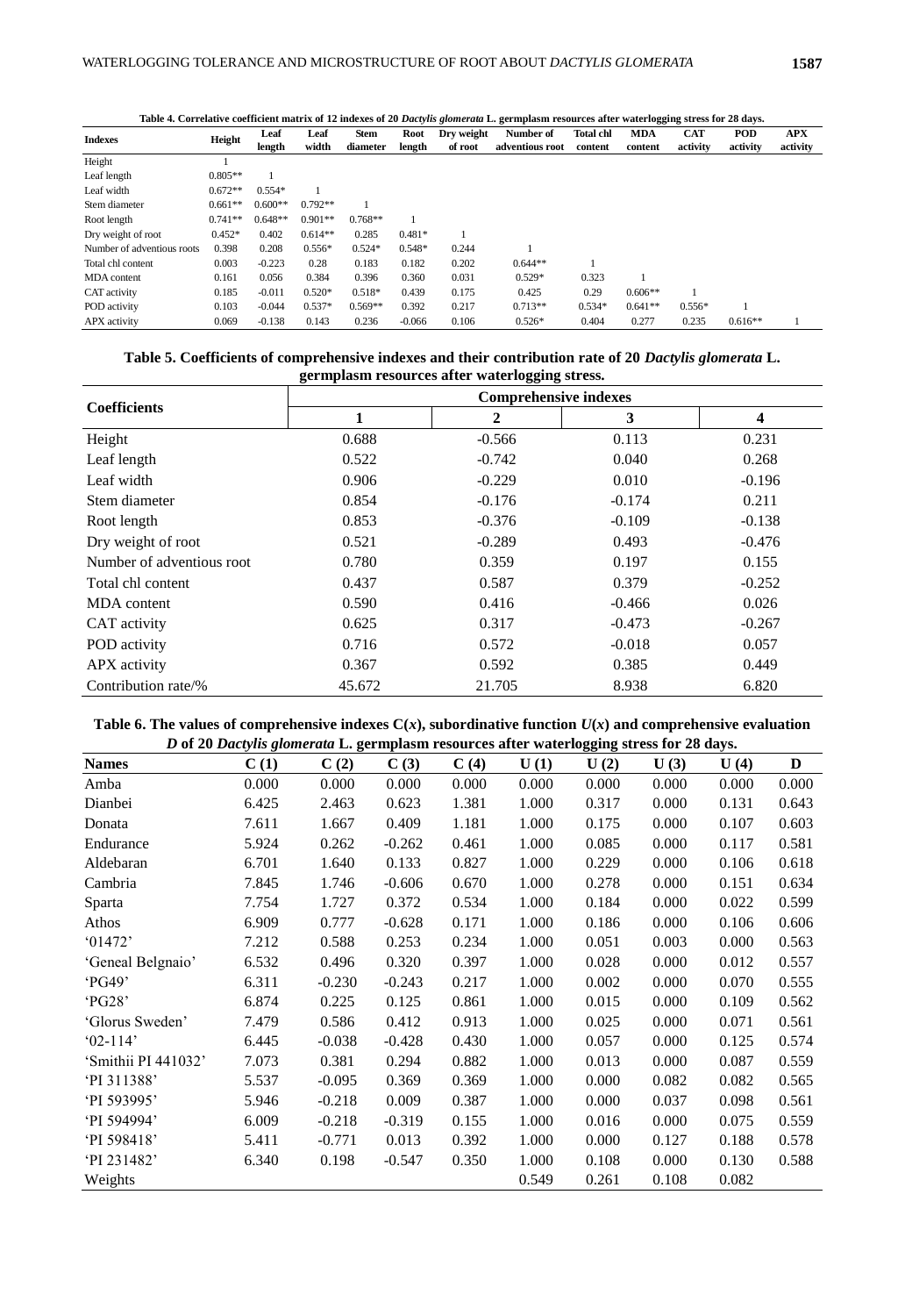

Fig. 1. The development of aerenchyma on "Dianbei", "Cambria" and "Aldebaran" under waterlogging stress.

**Effect of waterlogging stress on the number of vessels:**  Vessel is a tubular structure and an important part of plant dredging tissue that mainly transport water and inorganic salts in plant roots (Siddiqi *et al.*, 2008). In present experiment, with the increase of waterlogging stress time (0, 14, 28 d respectively), the number of vessels significantly decreased  $(p<0.05)$ , and the degree of reduction was different due to the difference of waterlogging resistance (Table 7). After waterlogging stress, the number of vessels of *Dactylis glomerata* L. 'Dianbei', 'Cambria' and 'Aldebaran' significantly

reduced with an average of 3.67 while "PI 594994", 'Geneal Belgnaio' and 'PG 49' reduced with an average of 3. Compared with under waterlogging stress for 0 d, the number of vessels of *Dactylis glomerata* L. resources 'Dianbei', 'Cambria' and 'Aldebaran' significantly reduced when under waterlogging stress for 28 d (*p*<0.01) and 14 d (*p*<0.05). Compared with under waterlogging stress for 0 d, *Dactylis glomerata* L. resources 'PI 594994', 'Geneal Belgnaio' and 'PG 49' significantly reduced when under waterlogging stress for 28 d (*p*<0.01) and 14 d (*p*<0.01).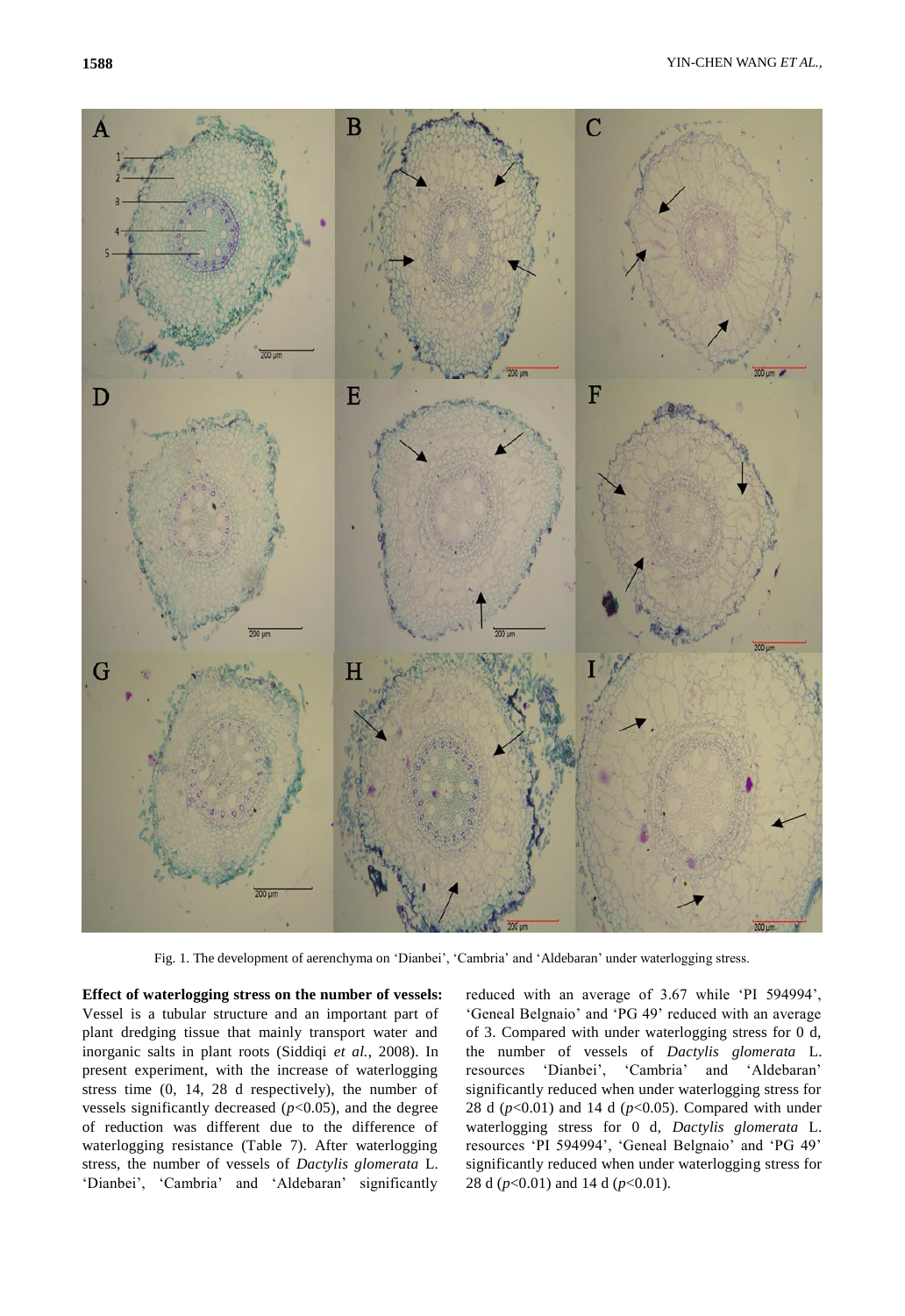**Effect of waterlogging stress on diameter of vascular cylinder:** In the course of long-term evolution, the root structure of plant was responded adaptively to changes in the soil environment. The vascular cylinder is the middle axis of the endoderm and important part of the microstructure of the root of the plant, which is composed of the pericycle and the vascular tissue. With the increase of waterlogging stress time (0, 14, 28 d respectively), the diameter of vascular cylinder was significantly decreased (*p*<0.05) (Table 8). After waterlogging stress, the diameter of vascular cylinder of *Dactylis glomerata* L. resources "Dianbei", "Cambria"

and "Aldebaran" significantly reduced with an average of 133.24 μm while 'PI 594994', 'Geneal Belgnaio' and "PG 49" reduced with an average of 51.23 μm. Compared with under waterlogging stress for 0 d, the diameter of vascular cylinder of *Dactylis glomerata* L. resources 'Dianbei', 'Cambria' and 'Aldebaran' significantly reduced when under waterlogging stress for 28 d  $(p<0.01)$  and 14 d  $(p<0.01)$ . Compared with under waterlogging stress for 0 d, 'PI 594994', 'Geneal Belgnaio' and 'PG 49' reduced slowly with the increase of waterlogging stress time when under waterlogging stress for 28 d (*p*>0.05) and 14 d (*p*>0.05).



Fig. 2. The development of aerenchyma on "PI 594994", "Geneal Belgnaio" and "PG 49" under waterlogging stress.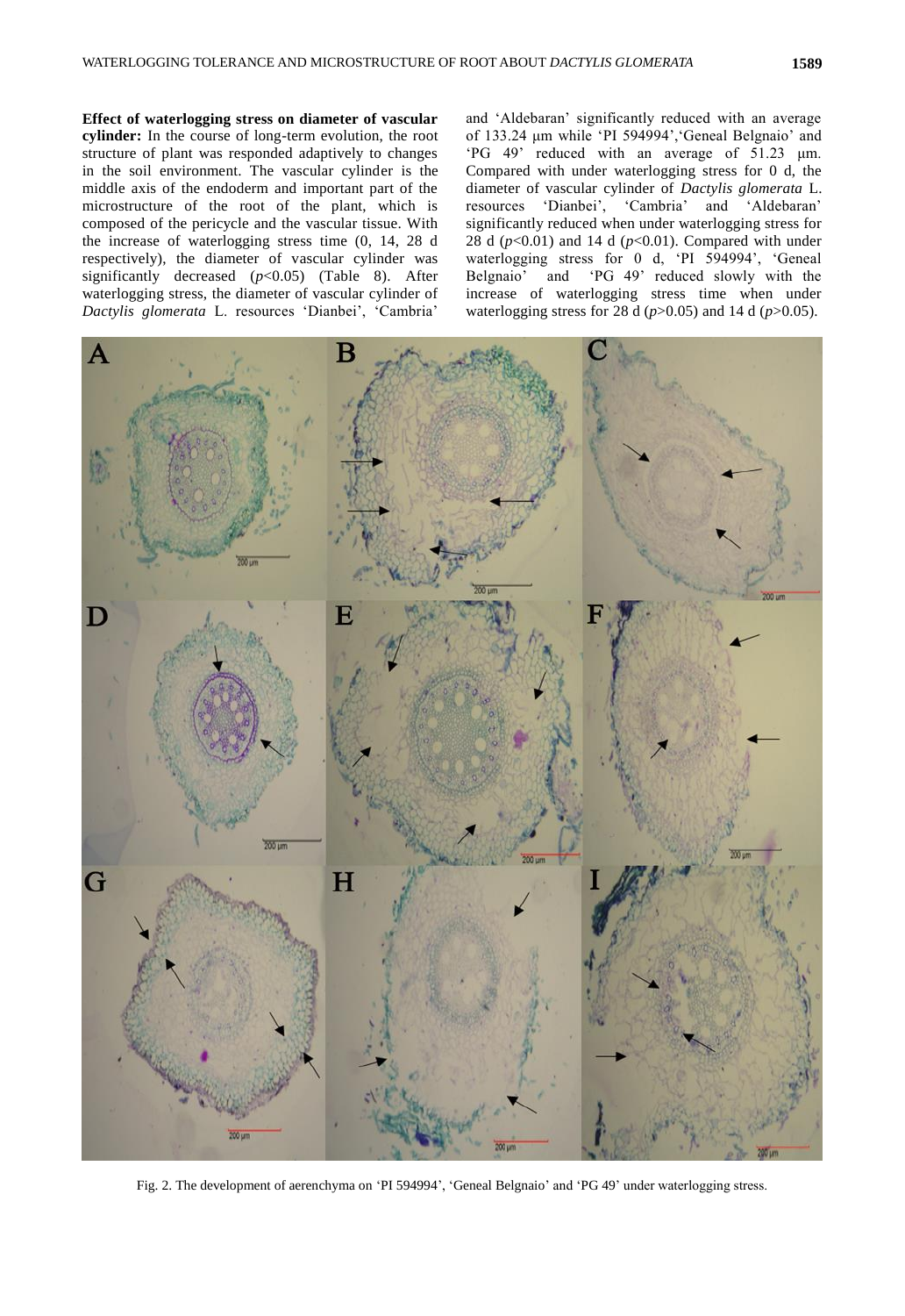| Table 7. The comparison on number of vessel under waterlogging stress (pcs). |                                                                                                |                                           |                                          |  |  |  |  |  |
|------------------------------------------------------------------------------|------------------------------------------------------------------------------------------------|-------------------------------------------|------------------------------------------|--|--|--|--|--|
| Type of germplasm resources                                                  | <b>Waterlogging stress</b><br>for 0 day                                                        | <b>Waterlogging stress</b><br>for 14 days | <b>Waterlogging stress</b><br>for 28 day |  |  |  |  |  |
| Relative waterlogging enduring                                               | $9.00 \pm 0.00^{Aa}$                                                                           | $6.00 \pm 1.73^{\text{ABB}}$              | $5.33 \pm 0.58$ <sup>Bb</sup>            |  |  |  |  |  |
| Relative waterlogging sensitive                                              | $8.67 \pm 1.53^{\text{Aa}}$                                                                    | $6.33 \pm 0.58^{Ab}$                      | $5.67 \pm 0.58$ <sup>Ab</sup>            |  |  |  |  |  |
|                                                                              | Table 8. The comparison on diameter of vascular cylinder under waterlogging stress $(\mu m)$ . |                                           |                                          |  |  |  |  |  |
| Type of germplasm resources                                                  | <b>Waterlogging stress</b><br>for 0 day                                                        | <b>Waterlogging stress</b><br>for 14 days | <b>Waterlogging stress</b><br>for 28 day |  |  |  |  |  |
| relative waterlogging enduring                                               | $349.77 \pm 13.16$ <sup>Aa</sup>                                                               | $237.93 \pm 27.37^{Bb}$                   | $216.53 \pm 36.19^{Bb}$                  |  |  |  |  |  |
| relative waterlogging sensitive                                              | $280.53 \pm 58.61$ <sup>Aa</sup>                                                               | $260.17 \pm 38.72$ <sup>Aa</sup>          | $229.30 \pm 22.12^{Aa}$                  |  |  |  |  |  |

| Table 7. The comparison on number of vessel under waterlogging stress (pcs). |  |  |  |  |  |  |
|------------------------------------------------------------------------------|--|--|--|--|--|--|
|------------------------------------------------------------------------------|--|--|--|--|--|--|

| Table 9. The comparison on size of vessel under waterlogging stress $(\mu m)$ . |                                |                                 |                            |  |  |  |  |  |
|---------------------------------------------------------------------------------|--------------------------------|---------------------------------|----------------------------|--|--|--|--|--|
| Type of germplasm resources                                                     | <b>Waterlogging stress</b>     | <b>Waterlogging stress</b>      | <b>Waterlogging stress</b> |  |  |  |  |  |
|                                                                                 | for 0 day                      | for 14 days                     | for 28 day                 |  |  |  |  |  |
| relative waterlogging enduring                                                  | $30.68 \pm 4.85$ <sup>Aa</sup> | $26.12 \pm 1.88^{\mathrm{AaB}}$ | $17.47 \pm 1.12^{Bb}$      |  |  |  |  |  |
| relative waterlogging sensitive                                                 | $32.82 \pm 1.77$ <sup>Aa</sup> | $25.01 \pm 1.09^{\rm Bb}$       | $23.87 \pm 3.46^{\rm Bb}$  |  |  |  |  |  |
|                                                                                 |                                |                                 |                            |  |  |  |  |  |

**Effect of waterlogging stress on the size of vessel:** As shown in Table 9, with the increase of waterlogging stress time (0, 14, 28 d respectively), the size of vessel was significantly increased (*p*<0.05). After waterlogging stress, the size of vessel of *Dactylis glomerata* L. resources 'Dianbei', 'Cambria' and 'Aldebaran' significantly reduced with an average of 13.21 μm while "PI 594994', 'Geneal Belgnaio' and 'PG 49' reduced with an average of 8.95 μm. Compared with under waterlogging stress for 0 d, the size of vessel of *Dactylis glomerata* L. resources 'Dianbei', 'Cambria' and 'Aldebaran' significantly reduced when under waterlogging stress for 28 d  $(p<0.01)$  while the difference was not significant for 14 d (*p*>0.05). Compared with under waterlogging stress for 0 d, "PI 594994", "Geneal Belgnaio" and "PG 49" significantly reduced when under waterlogging stress for 28 d (*p*<0.01) and 14 d (*p*<0.01).

## **Discussion**

Under normal habitat conditions, all metabolic processes within the plant are in a relatively stable and coordinated state. When the plant is subjected to waterlogging stress, the normal growth and development were affected metabolic disorder, even induces programmed cell to death (Kuai *et al*., 2014). In present study, the results showed that the growth rate of aboveground parts of the 20 *Dactylis glomerata*  germplasm resources were slowed, leaves were yellow, wilting and falling out, internode and petiole elongation morphologically after 28 days of waterlogging stress (Zengin *et al*., 2020). It is consistent with the research of Ito (Ito *et al*., 1999). In addition, underground parts were stem hypertrophy, formation of adventitious roots and aerobic growth of roots, which is consistent with the study of other scholar"s research (Kozlowski *et al*., 1997). It was also revealed that 20 *Dactylis glomerata* germplasm resources were various degrees of yield reduction, even the roots of the "Anba" plant were greatly reduced, and extensive rot occurred, and they were easily attacked by pests and diseases, eventually

causing all plant deaths. It is consistent with Justin and Armstrong's study on the respiratory metabolism of plant roots under anaerobic conditions (Justin & Armstrong, 2010). When plant tissues are damaged by adversity, the cell membrane is damaged firstly, and the changes in the plasma membrane affects other physiological activities of the plant under waterlogging resistance (Pan & Xue, 2012). The content of Chl was decreased, the MDA was accumulated, SOD, CAT, POD, and APX were activated to alleviating the damage to the plant and contributed to the survival of the 20 *Dactylis glomerata* germplasm resources. In present study, the contents of Chl were decreased, leaf chlorosis and yellow can attenuated photosynthesis of plants. With the extension of flooding time, enzyme activities which related to photosynthesis were decreased, the content of Chl were decreased rapidly, the leaves declined prematurely, the area of green leaves decreased, and the leaves fell off. This is consistent with the results of Shah"s research (Shah & Nahakpam, 2012). It was reported that waterlogging resistance can cause membrane lipid peroxidation, and also accumulation of MDA, and CAT and APX activity increase significantly. When the concentration is high enough, the plant might avoid damage under waterlogging stress (Wang *et al*., 2016). At the same time, in order to reduce the damage to *Dactylis glomerata* L*.* under waterlogging resistance, the activity of antioxidant enzymes such as POD and APX were significantly increased (Khezrian *et al*., 2020)*.* With the duration of waterlogging stress, MDA was accumulated while the membrane lipid peroxidation was aggravated. On the contrary, accumulation of MDA may aggravated lipid peroxidation which forming a vicious cycle that caused premature failure of leaves (Ashraf *et al*., 2010). Due to the limited capacity which *Dactylis glomerata* L*.* resources resist against waterlogging stress, the antioxidant enzymes activity is not enhanced with the prolonging of stress time or infinite strength. Thus, the change of MDA content and activity of antioxidant enzymes is not linearly related to the time or intensity of waterlogging stress.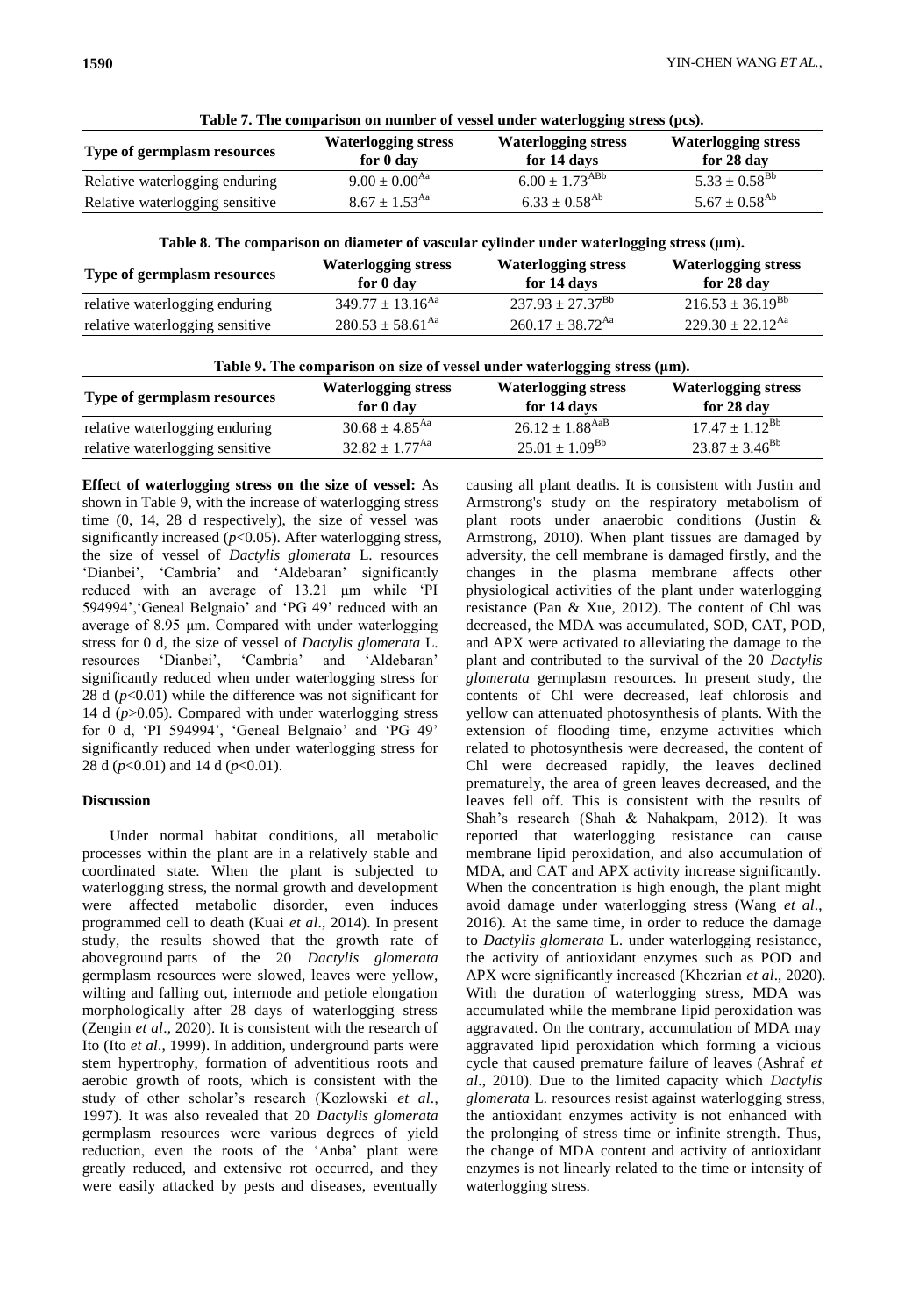The waterlogging resistance of the *Dactylis glomerata* L. germplasm was evaluated by the membership function method. It was scientifically and comprehensively reflected by the variation of many indicators of the plant after 28 days of waterlogging stress. In previous studies, this method was widely used to evaluate the stress resistance of forage grass, and there are certain correlations among these indexes (Liu *et al*., 2015). The principal components analysis was performed on 12 individual indicators of 20 *Dactylis glomerata* L. materials after 28 days under waterlogging stress. Under the premise of retaining or reducing the loss of original information, a number of single indicators with certain relevance were converted into 4 comprehensive indicators. By combining the membership function method and the principal component analysis method, the one-sided of performance evaluated by each single index was avoided. Multiple indicators were fully integrated to improve the response to waterlogging stress between different materials or different growth stages of the *Dactylis glomerata* L.

There was a significant difference in adaptive response to waterlogging stress in *Dactylis glomerata* L. germplasm with different levels of waterlogging tolerance. Whether plants can better withstand waterlogging stress is often closely related to the degree of development of aerenchyma (Yamauchi *et al*., 2013). From the observation of the aerenchyma in the roots of three *Dactylis glomerata* L. germplasm resources at different levels, the aerated tissues were formed in all the test materials after waterlogging stress. It was reported that the formation of aeration tissue was a universal mechanism which *Dactylis glomerata* L. germplasm for the adaptive response of waterlogging resistance (Sairam *et al*., 2008). The most important physiological function of the roots is to absorb water and inorganic salts from the soil for the use of above-ground parts of the plants, whereas organic compounds from above-ground parts are transported to the roots through the drainage organization to ensure the normal growth and development of the plants (Takehisa *et al*., 2012). Under the waterlogging stress, the number of catheters contained in the roots of *Dactylis glomerata* L. germplasm, the lumen size, and the diameter of the vascular cylinder all showed a decreasing trend. It showed that in order to adapt to irrigated areas and high rainfall environments, the roots through narrowing the morphology of the transmitting tissue (catheter in the quantity, vascular cylinder size and the size of the catheter lumen, etc.), thus the ability of roots to transport water is also reduced, while the ability to absorb and utilize oxygen of soil or was dissolved in water is enhanced (Goyal *et al*., 2020).

For the relative waterlogging-enduring *Dactylis glomerata* L. germplasm resources ("DianBei", "Cambria" and "Aldebaran"), the weakening of the drainage organization was evidently after 14 days of waterlogging stress while the weakening range was greater after 28 days of waterlogging. Whereas the relative waterloggingsensitive *Dactylis glomerata* L. germplasm resources ('PI 594994', 'Geneal Belgnaio' and 'PG 49') only showed a clear weakening of the drainage tissue after 28 days of waterlogging stress, it may be due to poor integrity of the root structure after waterlogging stress for 14 days, and it has been subjected to waterlogging damage (Adebiyi *et al*., 2018). Therefore, it can no longer effectively resist waterlogging stress environment. In present study, the drainage organization of "DianBei", "Cambria" and 'Aldebaran' were obviously weaken under waterlogging stress for 14 d while the drainage organization of"'PI 594994', 'Geneal Belgnaio', 'PG 49'"under waterlogging stress were for 28 d.

#### **Conclusions**

Waterlogging resistance of 20 *Dactylis* L. germplasm resources from strong to weak order: 01472 > PI 593995 > Smithii PI 441032 > 02-114 > PI 594994 > Glorus Sweden > PG49 > Cambria > PI 231482 > PI 311388 > Aldebaran > Sparta > Dianbei > Geneal Belgnaio > Donata > Athos > PG28 > Endurance > PI 598418 > Amba. Waterlogging resistant Dactylis L. germplasm resources 'Dianbei', 'Cambria' and 'Aldebaran' were tolerated for 28 d waterlogging stress environment. On the microstructure of root, the integrity of tissue structure, the number and the size of vessel, and the diameter of vascular cylinder all showed that the effective resistance and adaptation to the waterlogging stress environment. The waterlogging tolerant *Dactylis glomerata* L. cultivars found in this study will be available to elucidate the mechanism of the development of roots under waterlogging tolerance. In addition, to achieve a better understanding of the waterlogging tolerance of *Dactylis glomerata* L. germplasm resources, the photophysiological recovery mechanism of *Dactylis glomerata* L. after waterlogging also remains to be investigated.

#### **Acknowledgements**

This study was supported by the National Special project of science and technology basic resources investigation (Investigation on grassland forage resources in Southwest China (2017FY100602). The project was supported by the Chongqing Technology Innovation and Application Demonstration Project "Development, utilization and demonstration of high-quality local forage resources" (cstc2018jsck-mszdx0060) .The project was supported by the Natural Science Foundation of China (NSFC 31771866). This project was funded by Chongqing Modern Agricultural Industry Technology System Program for Herbivore (2021(11) and the Fundamental Research Funds for the Central University (XDJK2020RC001). This work was supported by Chongqing Beef Cattle Engineering and Technology Research Center.

#### **References**

- Abiko, T., M. Obara, F. Abe, K. Kawaguchi, A. Oyanagi and T. Yamauchi. 2012. Screening of candidate genes associated with constitutive aerenchyma formation in adventitious roots of the teosinte zea nicaraguensis. *Plant Root.,* 6: 19-27.
- Adebiyi, J.A., A.O. Obadina, O.A. Adebo and E. Kayitesi. 2018. Fermented and malted millet products in Africa: Expedition from traditional/ethnic foods to industrial value-added products. *Crit. Rev. Food Sci. Nutr.,* 58: 463-474.
- Ashraf, M. and Q. Ali. 2010. Response of two genetically diverse wheat cultivars to salt stress at different growth stages:leaf lipid peroxidation and phenolic contents. *Pak. J. Bot*., 42.1: 559-565.